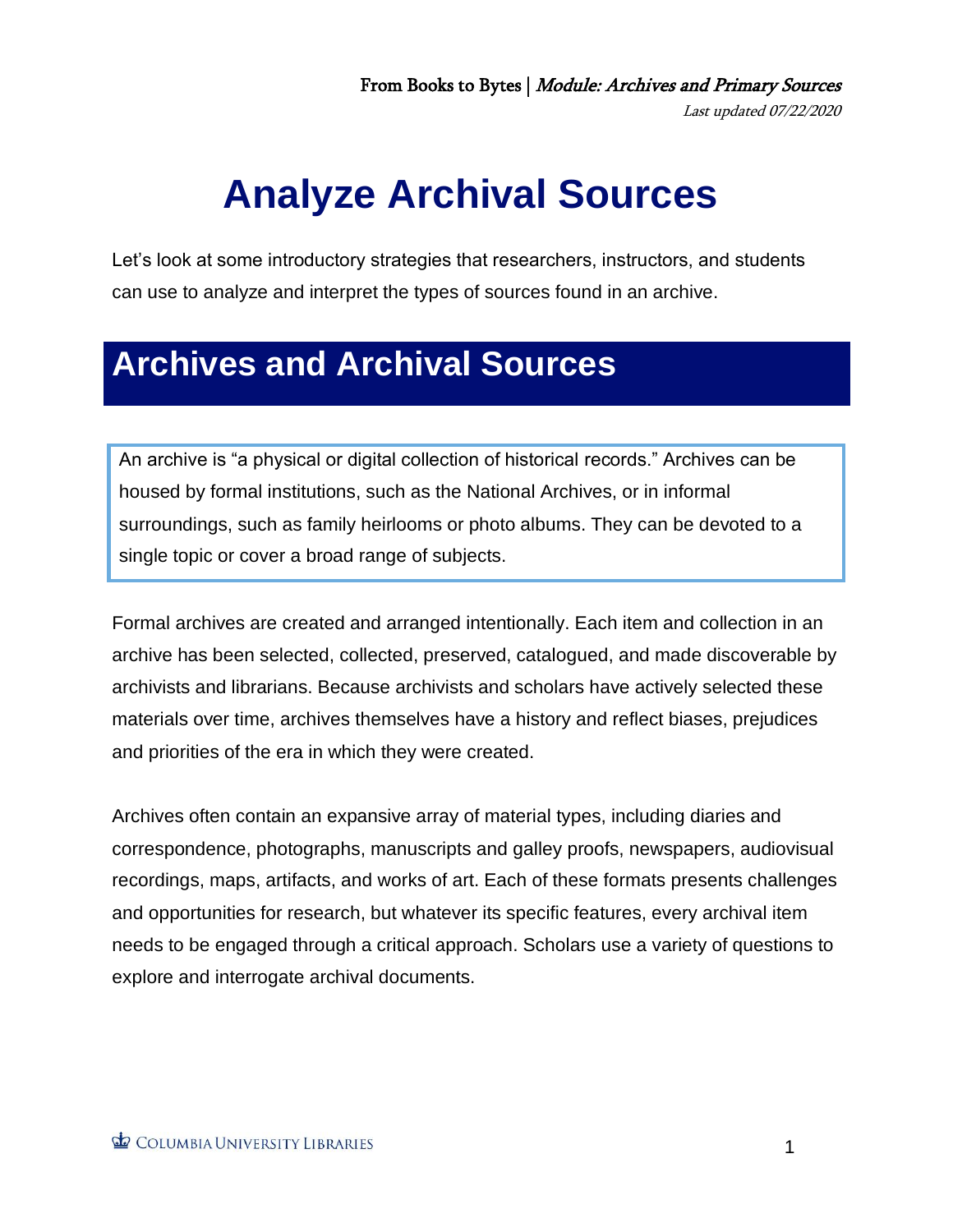Last updated 07/22/2020

## **Questioning an Archival Source.**

Historical documents do not speak for themselves. Scholars from various disciplines interpret sources by considering the context in which they were created and then applying their own contemporary theoretical lens. These basic questions will allow researchers to begin to render a document legible:

- 1. When was this source created?
	- a. If it is not dated, are there clues that allow for an educated guess?
- 2. Who created it?
	- a. Does it reflect the perspective of an individual or an institution?
- 3. Who is the intended audience?
	- a. What rhetorical strategies are being used to persuade potential readers?
- 4. How has the meaning of the source changed over time?
- 5. What scholarly questions might this document begin to answer?
	- a. How would a researcher use it as part of a larger project?
	- b. What further resources would be necessary to make it more fully legible?

*To download an exercise/worksheet for your own work, please refer to the handout on "Exercise: Analyze Archival Sources".*